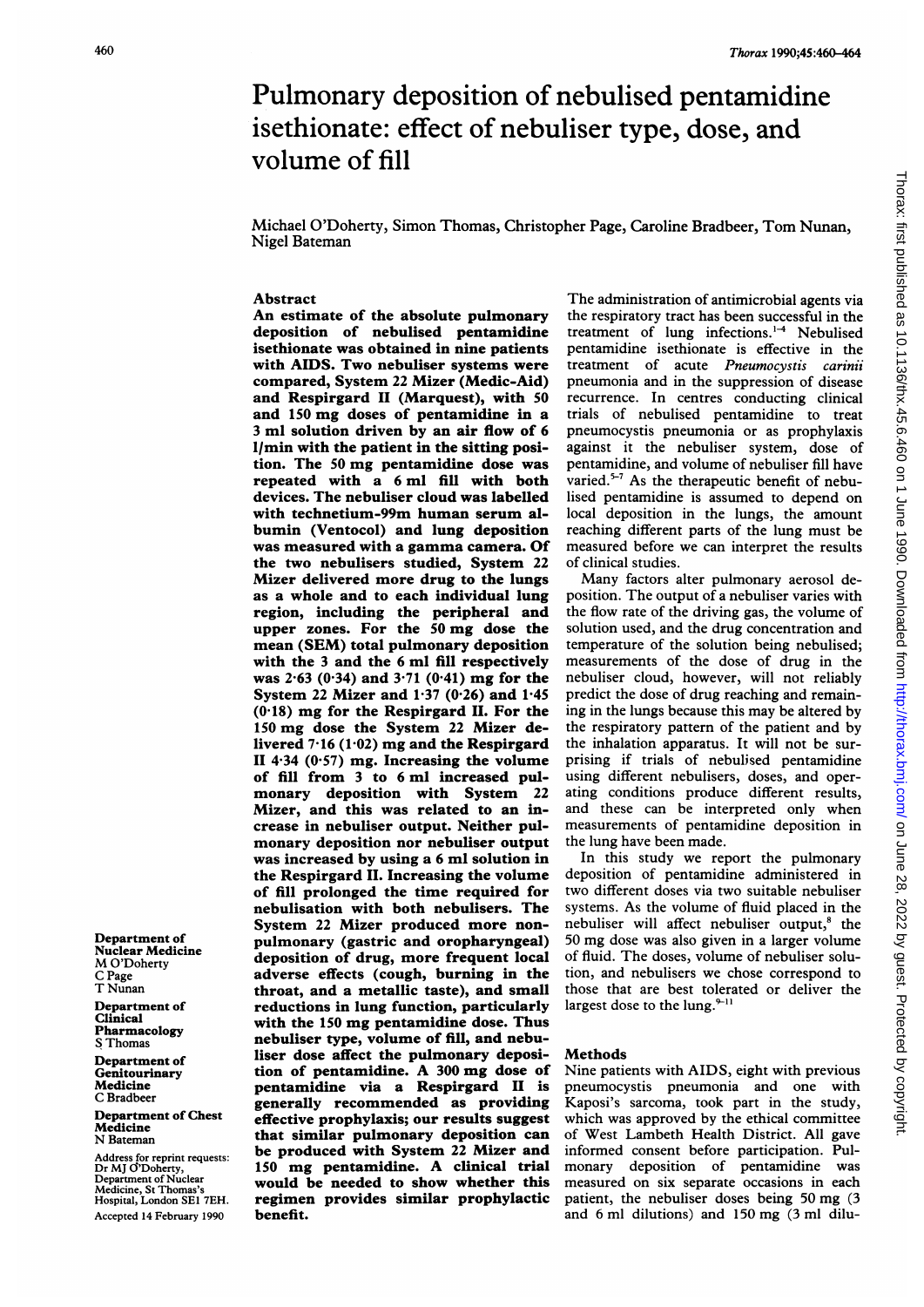tion), administered with a system 22 Mizer measured in <sup>15</sup> second counting frames. On (Medic-Aid) and a Respirgard II (Marquest) nebuliser, each driven by compressed air at 6 1/min.

Doses of pentamidine and nebuliser systems were assessed in random order. Nebulised salbutamol was administered before inhalation of pentamidine and lung function tests (forced expiratory volume in one second  $(FEV<sub>1</sub>)$ , forced vital capacity  $(FVC)$ , peak expiratory flow (PEF)) were performed before and after the salbutamol and after administration of nebulised pentamidine.

The nebuliser solution was labelled with a standard dose of <sup>37</sup> MBq of technetium-99m human serum albumin (<sup>99m</sup>Tc HSA, Ventocol) in a concentration of 16.6  $\mu$ g/ml for both the 3 and the 6 ml nebuliser volumes. The binding efficiency of the  $99m$ Tc HSA was assessed by paper chromatography of the nebuliser solution and the aerosol cloud.'2 Particle sizes in the aerosol cloud were measured for the 3 and 6 ml volumes with three System 22 and three Respirgard II nebulisers with a Malvern 2600 laser.

The total outputs (cloud recovery) of four System 22 and four Respirgard II nebuliser units were measured with <sup>99m</sup>Tc HSA by nebulising the solution to dryness. This was performed with 3 and 6 ml volumes for the 50 mg dose of pentamidine. The nebuliser cloud was captured with a pre-impinger, which is a coarse filter for removing larger particles, and an "absolute" filter, which removes the smaller particles. The total quantity of pentamidine in the nebuliser cloud was determined by washing the pre-impinger and absolute filters with known quantities of distilled water and measuring the absorbance (wavelength 266 nm) of this solution, diluted in such a way that the absorbance did not saturate the spectrometer. Previous investigations have shown absorbance to be linearly related to pentamidine concentration, and the absorbance of a  $1\%$  solution measured in a 1 cm silicon cuvette was  $469.6$ .<sup>12</sup>

In each study the patients remained seated with their backs to a gamma camera (large field of view IGE Maxi II) with <sup>a</sup> high sensitivity collimator for the 20 (3 ml fill) or 40 min (6 ml fill) period of aerosol inhalation. Movement of the patient was prevented by using a fixed seat with side restraints preventing lateral movement, and by fixing the position of the nebuliser mouthpiece in the midline of the gamma camera. Dynamic pulmonary deposition (posteroanterior view) was

Table 1 Nebuliser activity before and after nebulisation: mean (SEM) results from nine experiments

| Volume in nebuliser                                                                                        | System 22 Mizer        |                            | Respirgard II                  |                         |  |
|------------------------------------------------------------------------------------------------------------|------------------------|----------------------------|--------------------------------|-------------------------|--|
|                                                                                                            | 3 ml                   | 6 ml                       | 3 ml                           | 6 ml                    |  |
| Nebuliser activity (MBq)<br>Initial (before nebulisation)<br>Final (after nebulisation)<br>Initial - final | 40.4(0.7)<br>25.9(0.7) | 40.5(0.6)<br>20.4(0.8)     | 40.6(0.6)<br>21.9(0.9)         | 40.9(0.85)<br>20.2(1.0) |  |
| $\%$ output                                                                                                | 14.7(0.7)<br>36.1(1.6) | $20.1(0.8)$ *<br>49.6(2.1) | 18.7(0.9)<br>$46 \cdot 1(2.3)$ | 20.7(0.9)<br>49.4(2.1)  |  |

\*p < 0.001 for 3 ml v 6 ml volume in nebuliser.

completion of the treatment static images of the lungs (anterior and posterior) abdomen (anterior and posterior), oropharynx (right lateral head and neck), and inhalation apparatus were acquired over 100 seconds. Radioactivity associated with the nebuliser was measured both with an ionisation chamber and with the gamma camera before and after nebulisation. A xenon-133 equilibrium scan was obtained for each subject on one occasion. This was used to define the lung outline (with the  $20\%$  maximum count contour), lung thirds (dividing the lung horizontally into three parts of equal height), and central and peripheral lung regions (the central region was defined as a rectangle over the middle third of the medial border, extending half way across the lung). Pentamidine deposition was assessed in these regions and a penetration index derived by dividing the  $9m$ Tc HSA counts by the  $133$ Xe counts in the central and peripheral lung regions ([central HSA/peripheral HSA]/[central Xe/peripheral Xe]). The right peripheral lung was used for estimations of peripheral pentamidine deposition as it avoids aerosol deposited in large central airways, stomach, and oesophagus.

A lung phantom method<sup>13</sup> was used to enable estimates of absolute deposition to be obtained. A perspex cylinder, <sup>3</sup> cm deep and 30 cm in diameter, was filled with <sup>a</sup> solution containing 37 MBq of  $\alpha$ <sup>99m</sup>Tc and pentamidine 50 or 150 mg. The cylinder was placed 10 cm in front of the gamma camera with <sup>a</sup> single tissue equivalent disc, 40 cm in diameter and <sup>1</sup> cm thick, placed on the surface of the camera. An equivalent amount of activity in both types of nebuliser was measured for the same time as in the phantom. The geometric factor (required to convert patient measurements to absolute lung values) was calculated by comparing the ratio of counts obtained for both volumes of fill.

Statistical comparisons were performed by means of the non-parametric Wilcoxon rank sum test, which was applied to all paired data.

#### Results

The <sup>99m</sup>Tc remained bound to the human serum albumin in the pentamidine solution and in the aerosol cloud (less than 2% free technetium). The mass median diameters of particles produced by the System 22 Mizer and Respirgard II respectively were 3-7 (span 2-0)  $\mu$ m and 2.0 (1.6)  $\mu$ m with the 3 ml nebuliser volume, and  $3.6(1.9) \mu m$  and  $2.2(1.6) \mu m$  with the 6 ml volume. When expressed as <sup>a</sup> percentage of the nominal nebuliser dose (50 mg) cloud recovery for the 3 and 6 ml volumes respectively was  $40\%$  (SEM 3%) and 61%  $(1\%)$  for the System 22 Mizer and 28% (3%) and  $32\%$  (1%) for the Respirgard II.

The activities (counts per second from the <sup>99m</sup>Tc) in the System 22 Mizer and Respirgard II nebuliser units (excluding the inhalation apparatus) before and after nebulisation are shown in table 1. With the 3 ml volume more activity was lost from the Respirgard II nebu-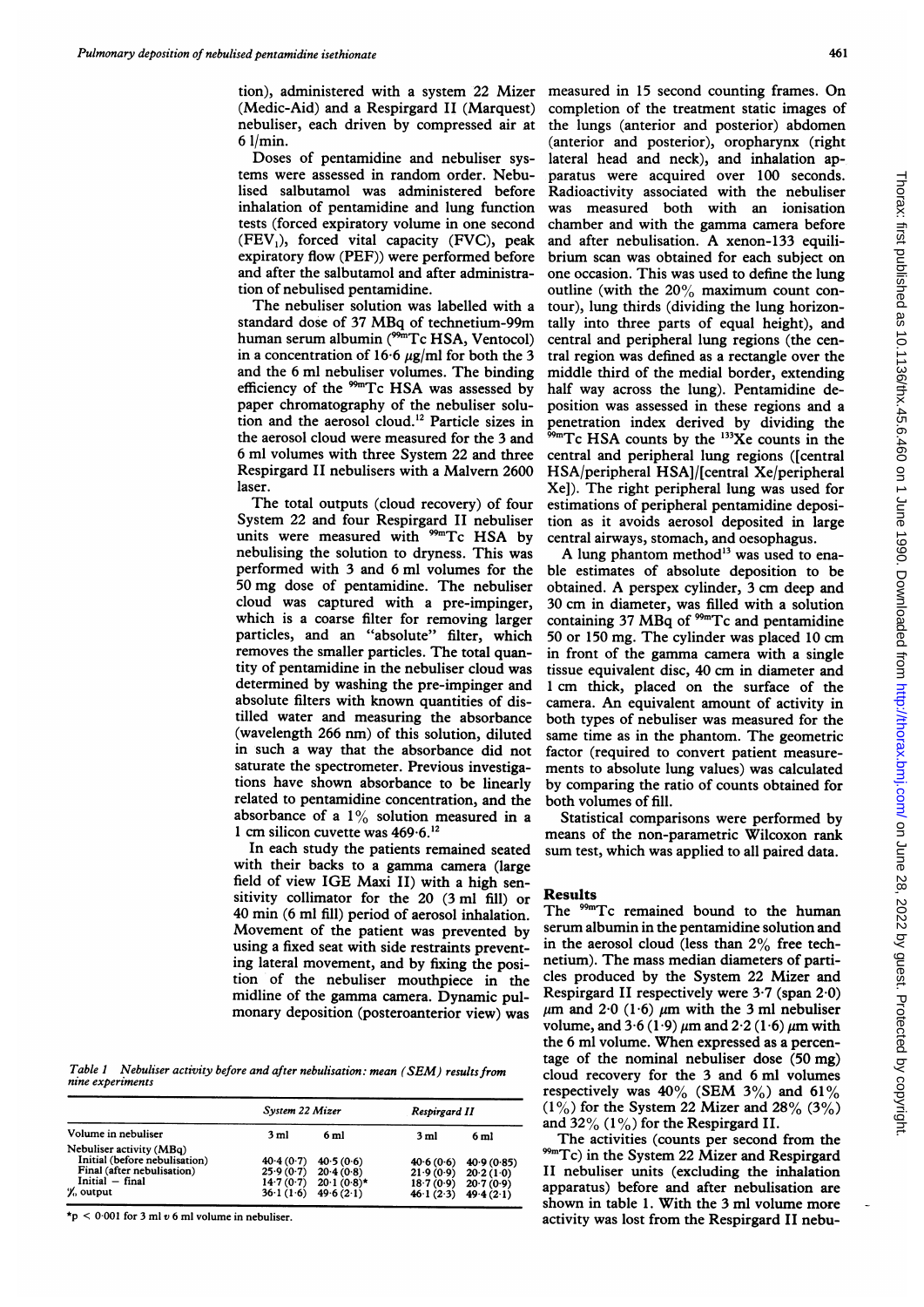

Dynamic deposition curves in right peripheral lung (counts per second, cps) with 3 an 6 mlfills containing 50 mg pentamidine: mean (SEM) results for nine patients. \*- Mizer <sup>3</sup> ml; -LI- Mizer <sup>6</sup> ml; -\*- Respirgard <sup>3</sup> ml; Respirgard <sup>1</sup> 6 ml.

liser ( $p < 0.01$ ). With the System 22 Mizer the activity lost from the nebuliser increased <sup>s</sup> stantially from 14.7 to 20.1 MBq ( $p < 0.001$ ) when the volume was increased from 3 to 6 ml; no significant change was observed with Respirgard II. These changes are in keeping with the in vitro work.

The accumulation of pentamidine in peripheral lung during inhalation of aerosol shown in the figure. Values are expressed in counts per second (cps) as a geometric correction is not possible because only poste anterior dynamic images of the lung w obtained. The curves show that pentamidin delivered more rapidly, and deposition completed earlier with the System 22 Mizer. Increasing the volume in the nebuliser redu the rate and increased the time taken for maximum deposition to occur. The total time taken for maximum deposition of 50 mg pen-

tamidine to occur with the System 22 Mizer and Respirgard II nebulisers were 12 and 17 minutes for the 3 ml volume and 27 and 37 minutes for the 6 ml volume. The time course of deposition of the <sup>150</sup> mg dose was similar to that of the 50 mg dose for the <sup>3</sup> ml solution volume (data not shown). The rate of deposition in the lung was measured as the slope of the activity time curve. This remains relatively constant for both nebulisers with the 3 ml fill, but the rate of deposition increases with time when the 6 ml fill is used with Respirgard II. from  $0.09$  (SEM  $0.02$ ) cps<sup>-2</sup> between 9 and 11 minutes to  $0.17$  (0.02) cps<sup>-2</sup> (p < 0.01) between <sup>24</sup> and <sup>26</sup> minutes. A similar effect is seen with System 22 Mizer but is less important owing to the shorter nebulisation period.

Pulmonary deposition of nebulised pentamidine is shown in table 2. Deposition in the lungs as a whole and in each lung region was greater with the higher pentamidine dose with both nebulisers. At each dose and volume of solution the nebuliser volume deposition in all regions was larger with the System 22 Mizer than with the Respirgard II ( $p < 0.05$ ). With the right peripheral lung used as a measure of 40 pentamidine delivery to its site of action, deposition with the System 22 Mizer was greater for 50 mg in 3 ml ( $p < 0.001$ ), 50 mg in 6 ml  $(p < 0.001)$ , and 150 mg in 3 ml  $(p < 0.05)$  than for the same doses and nebuliser volumes with the Respirgard II. With both nebulisers deposition in the upper third of the the lung was less than in the lower third, even when differences in lung volume are allowed for. Increasing the volume of fill from 3 to 6 ml increased pentamidine deposition in all lung regions with System 22 Mizer, for the right peripheral lung region by  $37\%$  (p < 0.005). No statistically significant increases were seen with Respirgard II.

The ratio of central to peripheral aerosol deposition, corrected for differences in regional lung volume on the basis of data from the  $133$ Xe scan, acts as an index of aerosol penetration, high values indicating greater central deposition (table 3). For both pentamidine doses this penetration index was lower for Respirgard II than for System 22 Mizer, indicating superior peripheral aerosol penetration (closer to the distribution of gas within the lung), but the difference was significant only for the 50 mg pentamidine dose (p  $\leq$  0.05).

Table 2 Estimated absolute pulmonary deposition of pentamidine for two doses and two volumes in the nebuliser:<br>(SEM) results from nine patients

| $\mathcal{L}(\mathcal{E})$<br>Pentamidine dose $(mg)$ :<br>Volume in nebuliser $(m!)$ : | System 22 Mizer |                 |                | Respirgard II |            |            |
|-----------------------------------------------------------------------------------------|-----------------|-----------------|----------------|---------------|------------|------------|
|                                                                                         | 50              | 50<br>6         | 150            | 50            | 50<br>6    | 150        |
| Absolute pentamidine deposition<br>(mg)                                                 |                 |                 |                |               |            |            |
| Total                                                                                   | $2.63(0.34)$ *  | $3.71(0.41)$ *† | $7.16(1.02)$ * | 1.37(0.26)    | 1.45(0.18) | 4.34(0.63) |
| Left lung                                                                               | $1.21(0.16)$ *  | $1.69(0.20)$ *† | $3.39(0.50)$ * | 0.63(0.14)    | 0.65(0.08) | 1.92(0.26) |
| <b>Right lung</b>                                                                       | $1.42(0.14)$ *  | $2.02(0.23)$ *† | $3.77(0.55)$ * | 0.74(0.15)    | 0.81(0.11) | 2.41(0.38) |
| Right peripheral lung                                                                   | $1.08(0.14)$ *  | $1.48(0.17)$ *† | $2.79(0.42)$ * | 0.58(0.11)    | 0.62(0.09) | 2.00(0.34) |
| Right upper lobe                                                                        | $0.35(0.18)$ *  | $0.41(0.05)$ *† | $0.81(0.14)$ * | 0.16(0.03)    | 0.16(0.03) | 0.60(0.16) |
| Right lower lobe                                                                        | $0.50(0.08)$ *  | $0.85(0.13)$ *† | $1.37(0.23)$ * | 0.29(0.05)    | 0.31(0.05) | 0.98(0.19) |

 on June 28, 2022 by guest. Protected by copyright. <http://thorax.bmj.com/> Thorax: first published as 10.1136/thx.45.6.460 on 1 June 1990. Downloaded from Thorax: first published as 10.1136/thx.45.6.460 on 1 June 1990. Downloaded from http://thorax.bmj.com/ on June 28, 2022 by guest. Protected by copyright

 $< 0.05$  for System 22 Mizer v Respirgard II with the same dose and volume in nebuliser.

 $< 0.05$  for 3 ml v 6 ml volume in nebuliser with the same dose and nebuliser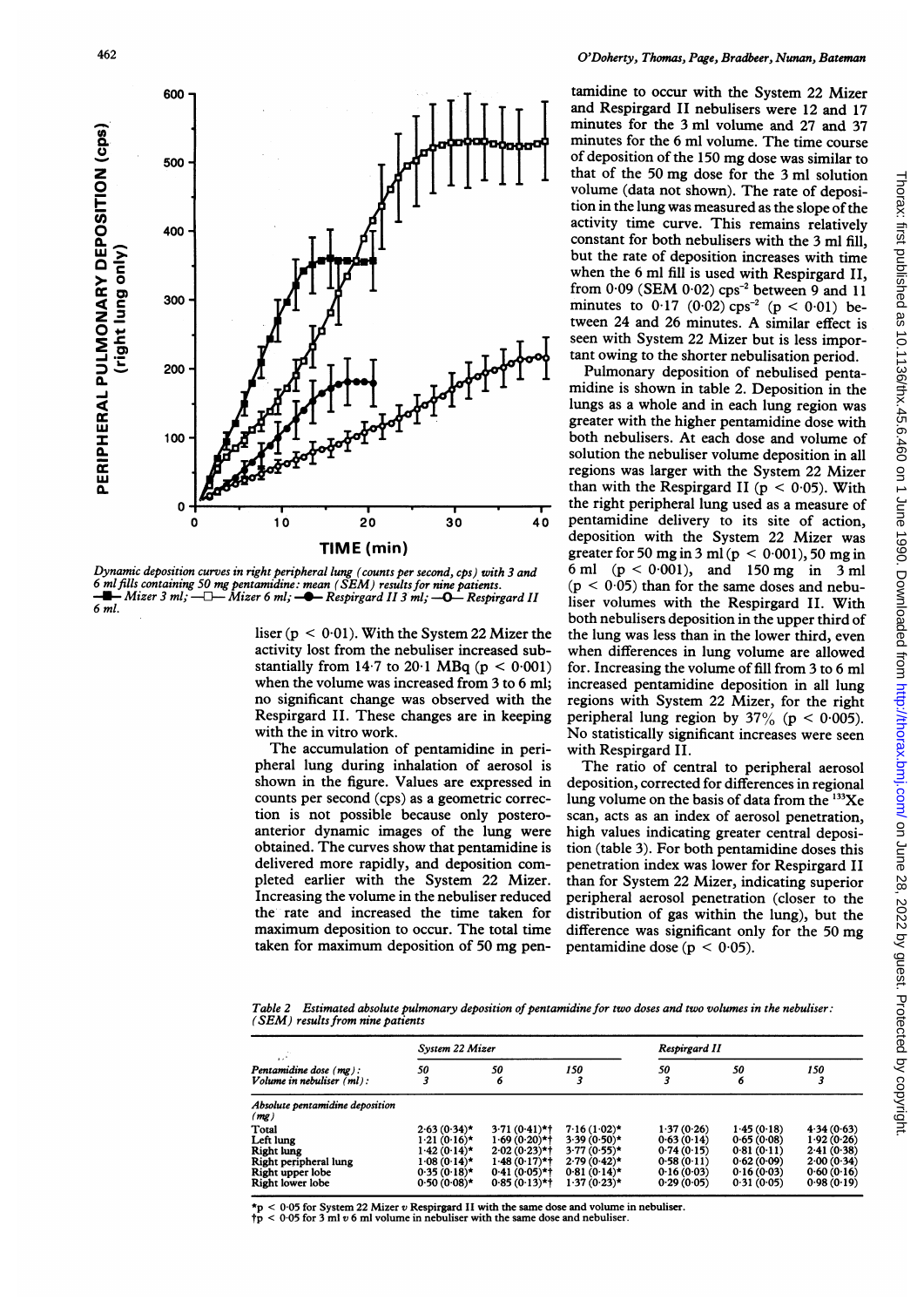Table 3 Non-pulmonary deposition and penetration index (see text) for two pentamidine doses and volumes in nebuliser: mean (SEM) results from nine patients

|                                                                                                | System 22 Mizer                                                   |                                                                      |                                                                                          | Respirgard II                               |                                             |                                             |
|------------------------------------------------------------------------------------------------|-------------------------------------------------------------------|----------------------------------------------------------------------|------------------------------------------------------------------------------------------|---------------------------------------------|---------------------------------------------|---------------------------------------------|
| Pentamidine dose (mg):<br>Volume in nebuliser $(m!)$ :                                         | 50                                                                | 50<br>6                                                              | 150                                                                                      | 50                                          | 50<br>6                                     | 150                                         |
| Pentamidine deposition (cps)<br>Oropharynx<br>Stomach<br><b>Exhalation filter</b><br>Apparatus | 145 (27)†<br>$222(51)$ <sup>+</sup><br>1883 (279)†<br>1983 (266)† | $237(25)$ <sup>+1</sup><br>502 (97)†1<br>3631 (270)†1<br>2298 (207)+ | $86(27)$ <sup>†</sup><br>394 (52)†<br>1843 (230) <sup>+</sup><br>2014 (218) <sup>+</sup> | 55(11)<br>18(4)<br>3216 (407)<br>4620 (493) | 43(8)<br>25(6)<br>4721 (669)1<br>3628 (257) | 32(5)<br>75(35)<br>3339 (951)<br>4604 (605) |
| Penetration index*                                                                             | $2.87(0.68)$ t                                                    | 2.52(0.62)                                                           | 3.06(0.93)                                                                               | 1.73(0.46)                                  | 1.73(0.37)                                  | 1.85(0.41)                                  |

\*Ratio of central to peripheral aerosol deposition corrected for differences in regional lung volume—see under "Methods."<br>†p < 0·05 for System 22 Mizer v Respirgard II with the same dose and volume in nebuliser.<br>‡p < 0·05

Non-pulmonary deposition of pentamidine is shown in table 3. Deposition in the stomach and oropharynx was larger with the System 22 Mizer for both doses of pentamidine ( $p \le$ 0-01). Deposition on the inhalation apparatus (excluding the nebuliser itself) was greater for Respirgard II ( $p < 0.001$ ), with most activity located in the region of the inspiratory valve. For the System 22 Mizer, increasing the volume in the nebuliser from 3 to 6 ml increased deposition in the stomach and oropharynx, but even so local adverse effects (cough and burning in the throat) were less troublesome. Deposition in the exhalation filter with the 3 ml volume was greater with the Respirgard II ( $p < 0.01$ ) and was increased with the 6 ml volume with both nebulisers  $(p < 0.05)$ .

The results of lung function tests are shown in table 4. The reductions in  $FEV<sub>1</sub>$ , forced vital capacity, and peak expiratory flow were larger with the <sup>150</sup> mg pentamidine dose and with the System 22 Mizer when the 3 ml nebuliser volume was used, though the differences were small and unlikely to be of clinical importance. Adverse effects were more frequent with the higher pentamidine dose and the System 22 Mizer; none was severe, however, and all patients were able to tolerate both the 50 and the 150 mg doses of pentamidine with both nebulisers.

## Discussion

Nebulised pentamidine is used as a site specific treatment to prevent the recurrence of pneumocystis pneumonia, and has a low in-

Table 4 Lung function tests: mean  $(SD)$  results from nine patients

|                       | Dose<br>(mg) | Volume of<br>$fill$ $(ml)$ | FEV, (1)       | $FVC$ (1)       | $PEF$ ( $l/min$ ) |
|-----------------------|--------------|----------------------------|----------------|-----------------|-------------------|
| Before pentamidine    |              |                            |                |                 |                   |
| Before salbutamol     |              |                            | 2.54(0.63)     | 3.47(1.06)      | 304 (120)         |
| After Salbutamol      |              |                            | 2.61(0.65)     | 3.59(1.11)      | 329 (104)         |
| After Pentamidine via |              |                            |                |                 |                   |
| Respirgard II         | 50           | 3                          | 2.51(0.54)     | 3.47(1.07)      | 300 (130)         |
|                       | 50           | 6                          | 2.47(0.61)     | 3.44(1.14)      | 301 (129)         |
|                       | 150          | 3                          | 2.49(0.61)     | $3.31(0.97)$ *  | 292 (134)*        |
| System 22 mizer       | 50           | 3                          | $2.37(0.85)$ * | $3.34(1.45)$ *  | $276(141)$ *      |
|                       | 50           | 6                          | $2.36(0.49)$ * | $3.23(1.13)$ *  | 299 (127)         |
|                       | 150          | 3                          | $2.24(0.79)$ * | $3.07(1.12)$ *† | 270 (132)*        |

 $< 0.05 v$  post-salbutamol value, with same dose and volume in nebuliser.

tp < 0 05 System 22 Mizer v Respigard II. FEV,-forced expiratory volume in one second; FVG-forced vital capacity; PEF-peak expiratory flow.

cidence of systemic adverse effects even with high doses. Nebuliser treatment is time consuming, however, and reducing the nebulisation time by increasing the drug concentration or reducing the volume to be nebulised is appealing. Side effects are more frequent with high pentamidine concentrations, and small nebuliser fluid volumes reduce the efficiency of delivery. The "dead volume" of fluid that remains attached to the baffles and other internal components in the nebuliser is variable but may be as much as half of the initial volume.<sup>8</sup> Thus pentamidine delivery must be measured for each nebuliser, dose of pentamidine, and initial nebuliser volume to ensure that adequate lung deposition is achieved. In the absence of radiolabelled pentamidine, a marker must be used that does not affect the output characteristics of the nebuliser and faithfully repoduces the movement of pentamidine in the aerosol cloud. Work from our own department<sup>12</sup> and elsewhere<sup>14</sup> suggests that  $^{99m}$ Tc HSA is suitable for this purpose.

Using this marker of pentamidine deposition and the methods described above we have studied the performance of the System 22 Mizer and Respirgard II nebulisers with two doses of pentamidine and two volumes in the nebuliser. The percentage deposition (total deposition/nebuliser dose  $\times$  100) was from  $2.7\%$  to  $2.9\%$  with the Respirgard II, and from  $4.6\%$  to  $7.4\%$  with the System 22 Mizer, depending on the dose and volume in the nebuliser. Under identical conditions of use the System 22 Mizer deposits  $1.6-2.6$  times as much pentamidine in the lungs as does the Respirgard II. This is consistent with the greater retention of pentamidine in the inhalation apparatus and exhalation filter of the Respirgard II.

Increasing the volume in the nebuliser from 3 to 6 ml increased the nebuliser output and the pulmonary deposition of pentamidine with the System 22 Mizer but not with the Respirgard II. A substantial increase in the nebulisation time was found with both nebulisers. The increasing slope of the activity-time curve during inhalation of 50 mg pentamidine in <sup>6</sup> ml solution via the Respirgard II suggests that pentamidine concentration in the nebuliser cloud increases with time. This could be caused by evaporation of water associated with the prolonged nebulisation period, resulting in concentration of drug in the "dead volume"